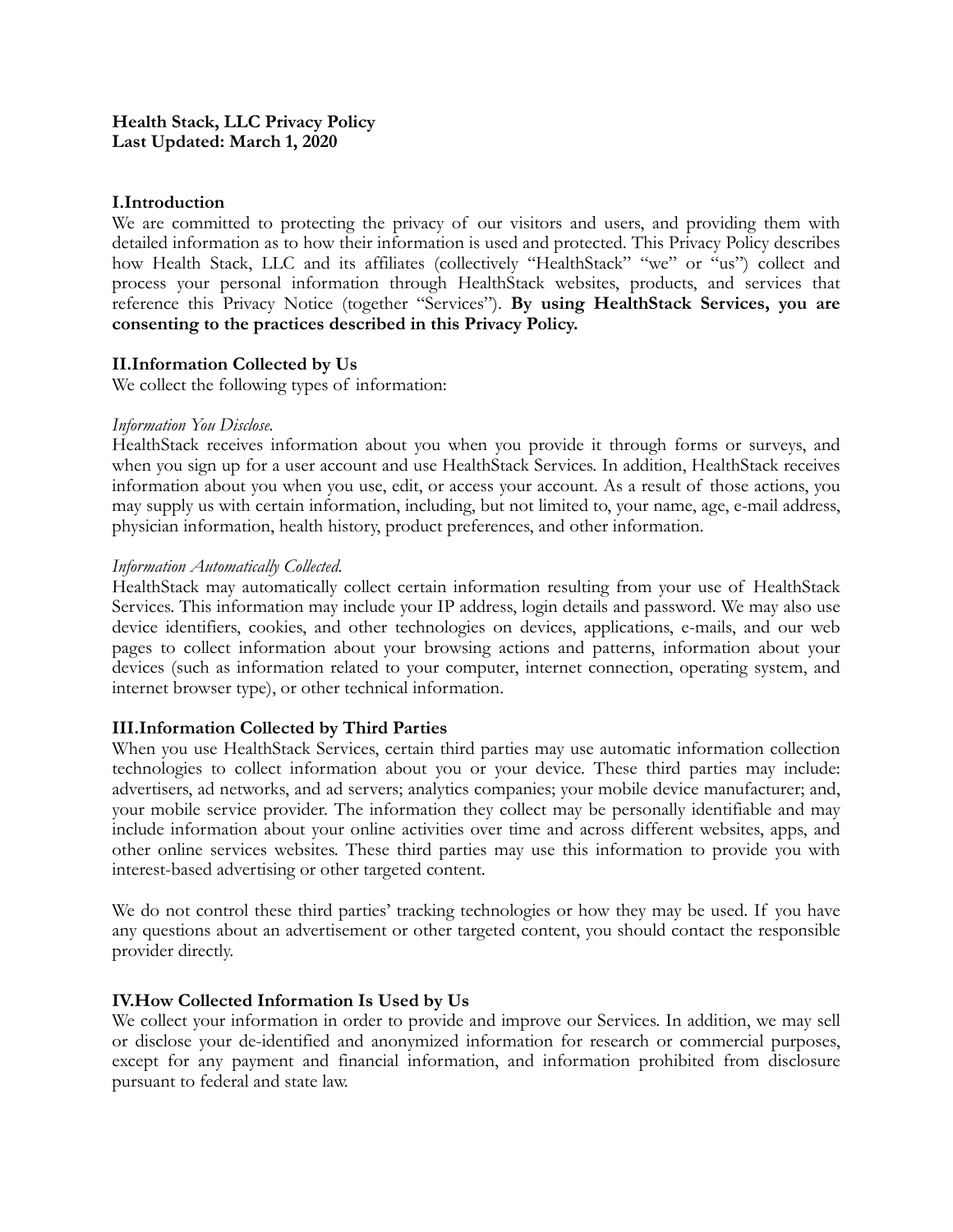*Information you disclose* is used to improve and provide our Services. We may use personal information about you for various purposes, including to:

- Conduct internal research and development and make business decisions about current and future product and Service offerings;
- Respond to your comments, questions and requests and provide customer service;
- Communicate with you about products, services, offers, promotions, rewards and events and provide news and information we think will be of interest to you;
- Manage your online account(s) and send you technical notices, updates, security alerts and support and administrative messages;
- Personalize your online experience and provide advertisements, content or features that match your profile and interests; and/or,
- Monitor and analyze trends, usage and activities.

*Information automatically collected* is used generally to improve our Services. In addition to the uses of information you disclose, as outlined above, we may use automatically-collected information in a similar manner. We may also combine this information with other information we collect about you and use it for various purposes, such as improving our Services, understanding which areas and features of our Services are popular, counting visits or uses, tailoring our communications with you, determining whether an email has been opened and links within the email have been clicked and for other internal business purposes.

### **V.How Collected Information Is Shared by Us**

We may share your personal information with our affiliates, partners and other third parties, including subcontractors, to: assist us with the maintenance and operation of the Services; market and promote the Services, including the measurement of the success of such efforts; comply with any court order, law, or legal process, including to respond to any government or regulatory request; to enforce or apply our Terms of Use; protect our, our customers', or others rights, property, or safety; or to disclose to a buyer or other successor entity in the event of a merger, divestiture, restructuring, reorganization, dissolution, or other sale or transfer of some or all of our assets, whether as a going concern or as part of bankruptcy, liquidation, or similar proceeding, in which personal information held by us is among the assets transferred. In addition, we may sell or disclose your de-identified and anonymized information for commercial purposes, except for payment and financial information, and information prohibited from disclosure pursuant to federal and state law.

#### **VI.Privacy and Security**

We design our systems with your security and privacy in mind, and we take reasonable steps to protect your personal information from unauthorized access, use, or disclosure.

#### **VII.Notification of Changes**

We reserve the right to change this Privacy Policy from time to time at our sole discretion. Your continued use of our Services indicates your assent to the Privacy Policy as posted. The date the privacy policy was last revised is identified at the top or bottom of this page. If we make material changes to how we treat our users' personal information, we will notify you by email or through a notice on our website. You are responsible for ensuring we have an up-to-date active and deliverable email address for you, and for periodically visiting our website and this Privacy Policy to check for any changes.

#### **VIII.California Residents**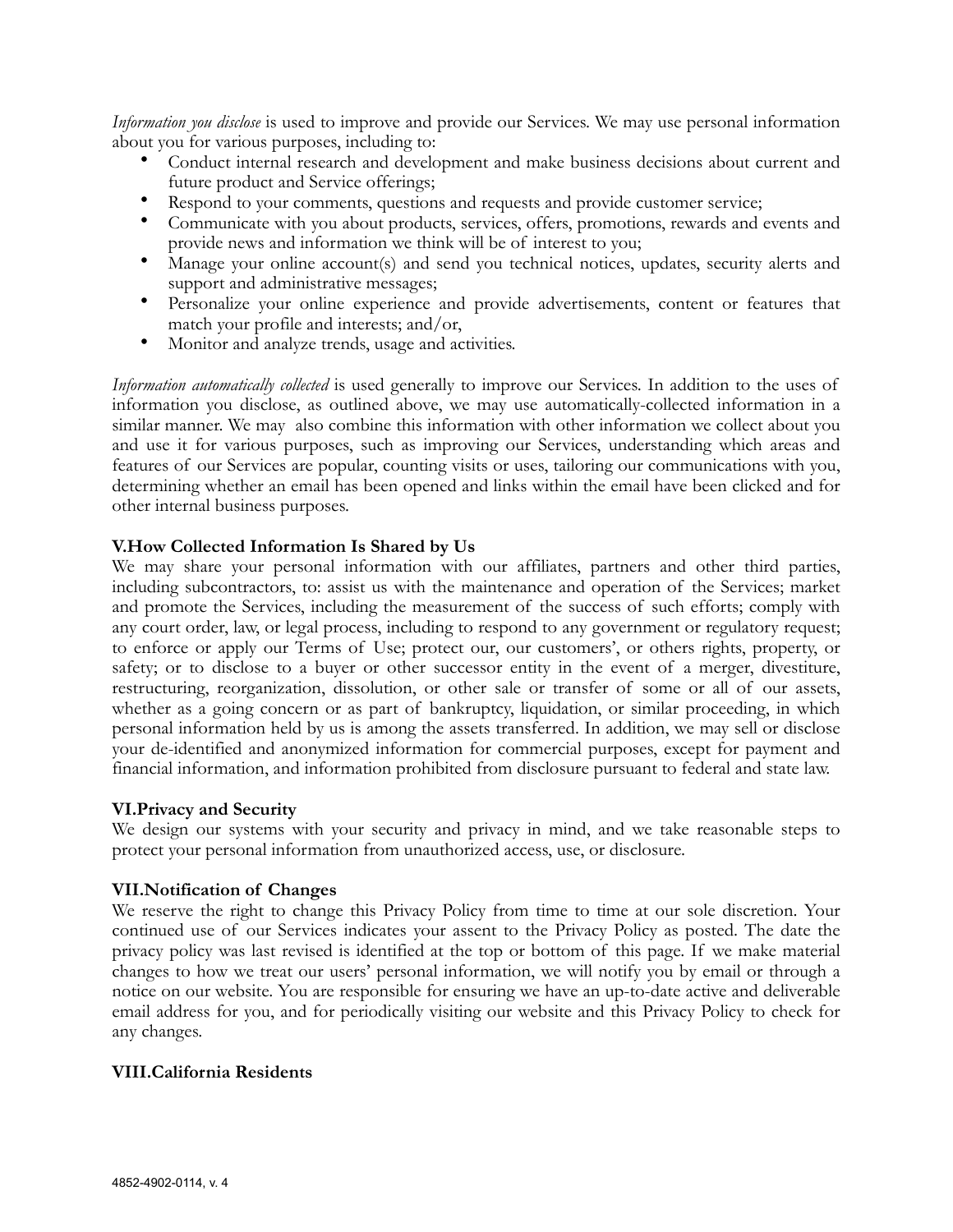Consumers residing in California are afforded certain additional rights with respect to their personal information under the California Consumer Privacy Act ("CCPA"). If you are a California resident, this section may apply to you at such time that we become subject to CCPA. **At this time, Health Stack is not subject to the CCPA.** 

If you are a California resident, and if the CCPA applies to us, you can make certain requests regarding your personal information. We will fulfill each of these requests to the extent required by law.

You can ask us what personal information we have about you, including a list of categories of your personal information that we have sold and a list of categories of your personal information that we have shared with another company for business purposes. If you make this request, and to the extent required by law, we will return to you any of the following, as applicable: the categories of personal information we have collected about you; the categories of sources from which we collect your personal information; the business or commercial purpose for collecting or selling your personal information; the categories of third parties with whom we share personal information; the specific pieces of personal information we have collected about you; a list of categories of personal information that we have sold, along with the category of any other company we sold it to; and, a list of categories of personal information that we have disclosed for a business purpose.

You can ask us to provide you with this information up to two times in a rolling twelve-month period. When you make this request, the information provided may be limited to personal information we collected about you in the previous 12 months.

In addition, you have the right to ask us to delete your personal information. Once we receive a request, we will delete the personal information (to the extent required by law) we hold about you as of the date of your request from our records and direct any service providers to do the same. In some cases, deletion may be accomplished through de-identification of the information. Choosing to delete your personal information may impact your ability to use our websites and online features.

Finally, you can ask that we stop selling your personal information, or disclosing it for a business purpose. We share or sell your personal information as described in the "How Collected Information is Shared by Us" section of this policy.

We will not discriminate against any consumer for exercising their rights under the California Consumer Privacy Act. This generally means we will not deny you goods or services, charge different prices or rates, provide a different level of service or quality of goods, or suggest that you might receive a different price or level of quality for goods.

As a registered user, you have the option to export, view, or delete all data retained by us by logging into your user account and selecting the appropriate self-service option contained in your user settings. You can also make these requests by e-mailing [admin@healthstackllc.com,](mailto:admin@healthstackllc.com) or visiting this page: [www.mycancertracker.com.](http://www.mycancertracker.com)

## **IX.Nevada Residents**

Certain consumers residing in Nevada are afforded certain additional rights with respect to their personal information. You may have the right to opt-out of the sale of your personal information, and you may also have the right to review and request changes to the personal information that we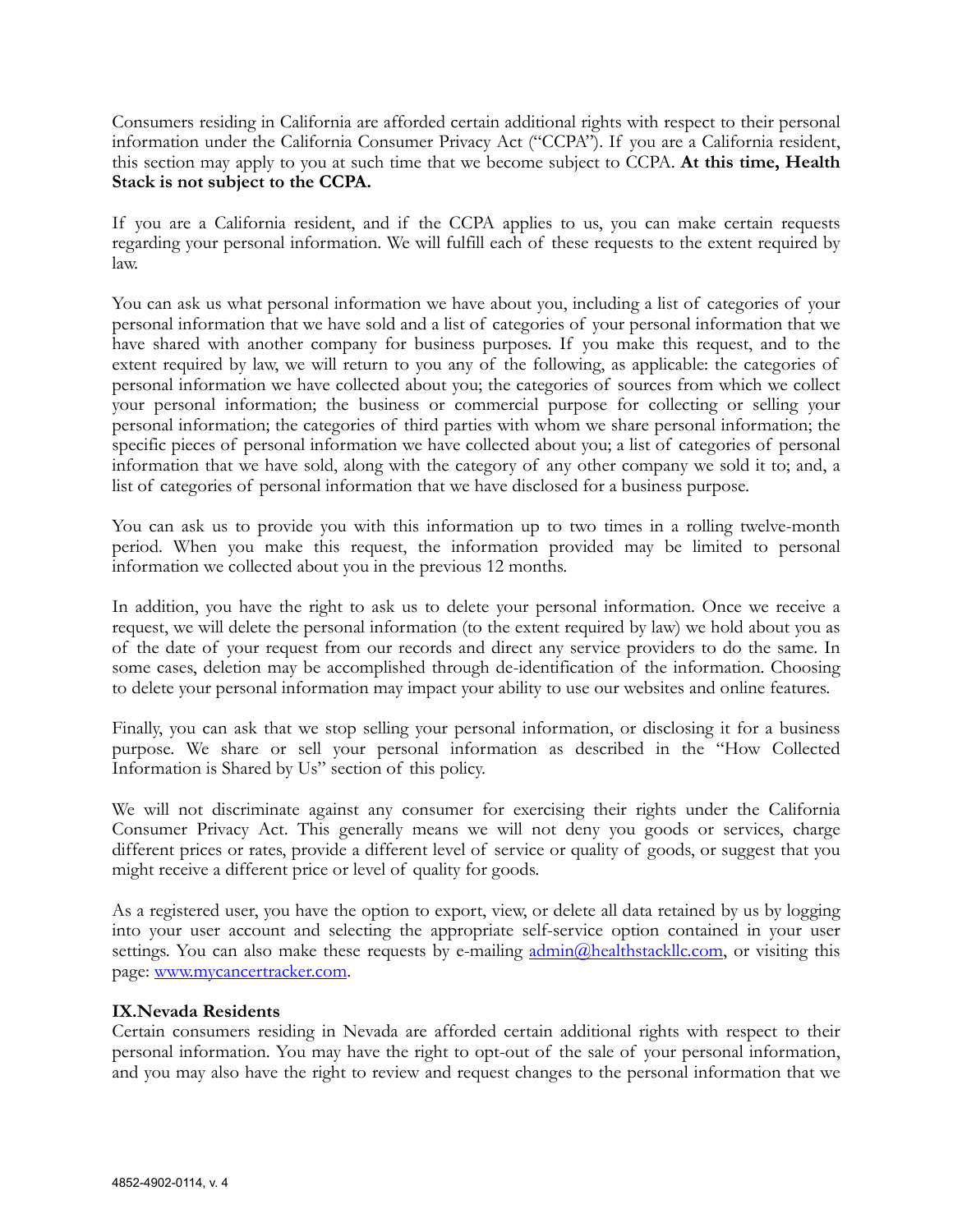have collected. To exercise these rights, please contact us using the information provided below, or exercise the appropriate self-service options located in your user account settings.

### **X.European Union and European Economic Area Residents**

The sections below apply to you if you use our Services while in Switzerland, the United Kingdom or the European Economic Area (collectively, "Europe").

#### *Legal Basis for Processing*

When we process your personal data we will only do so in the following situations: as necessary to perform our responsibilities under our contract with you (like processing payments and providing the products or services you have requested); when we have a legitimate interest in processing your personal data, including to communicate with you about changes to our Services, to help secure and improve our Services (including to prevent fraud) and to analyze use of our Services; as necessary to comply with our legal obligations; and when we have your consent to do so. In addition, your data will be processed in a manner consistent with the other terms provided in this Privacy Policy.

#### *Data Retention*

We retain personal data for no longer than is necessary for the purposes for which it is processed, unless applicable law requires storage for a longer period of time.

#### *Data Subject Requests*

Subject to certain limits and conditions provided under law, you have the following rights: (i) you have the right to access personal data we hold about you and to ask that your personal data be corrected, erased, or made available in a portable form; (ii) you also have the right to object to certain processing (like receiving direct marketing), or request that we restrict processing in certain circumstances; (iii) when we ask for your consent, you may withdraw that consent at any time; (iv) You have the right to file a complaint regarding our data protection practices with a supervisory authority in your jurisdiction.

If you would like to exercise any of these rights and can't do so via the appropriate self-service options contained in the Services or on your device, you may contact us as indicated below. In addition, if you have any questions about this Privacy Policy, please contact us using the information provided below.

#### **XI.Notice of Transfer of Data to the United States**

If you are located outside of the United States, please be aware that data we collect will be processed and stored on servers located in the United States. The data protection and privacy laws in the United States may offer a lower level of protections than in your country. In order to use our Services, you agree to the transfer, storage, and/or processing of your Personal Data to the United States. In certain situations where data is transferred from the European Economic Area (the EEA) to the United States, we will utilize other mechanisms approved by the European Commission for transfer of data abroad, including European Commission-approved standard contractual clauses.

#### **XII.Notice for Apple Users Who Download a Health Stack Application:**

Our iOS mobile app may share personal data with third parties as described in this Privacy Policy. We take measures to ensure such third parties provide privacy protections identical to or equal to those required under this Privacy Policy and Apple's Developer Guidelines, available at: [https://](https://developer.apple.com/app-store/review/guidelines/#privacy) [developer.apple.com/app-store/review/guidelines/#privacy.](https://developer.apple.com/app-store/review/guidelines/#privacy) Your personal data will be stored